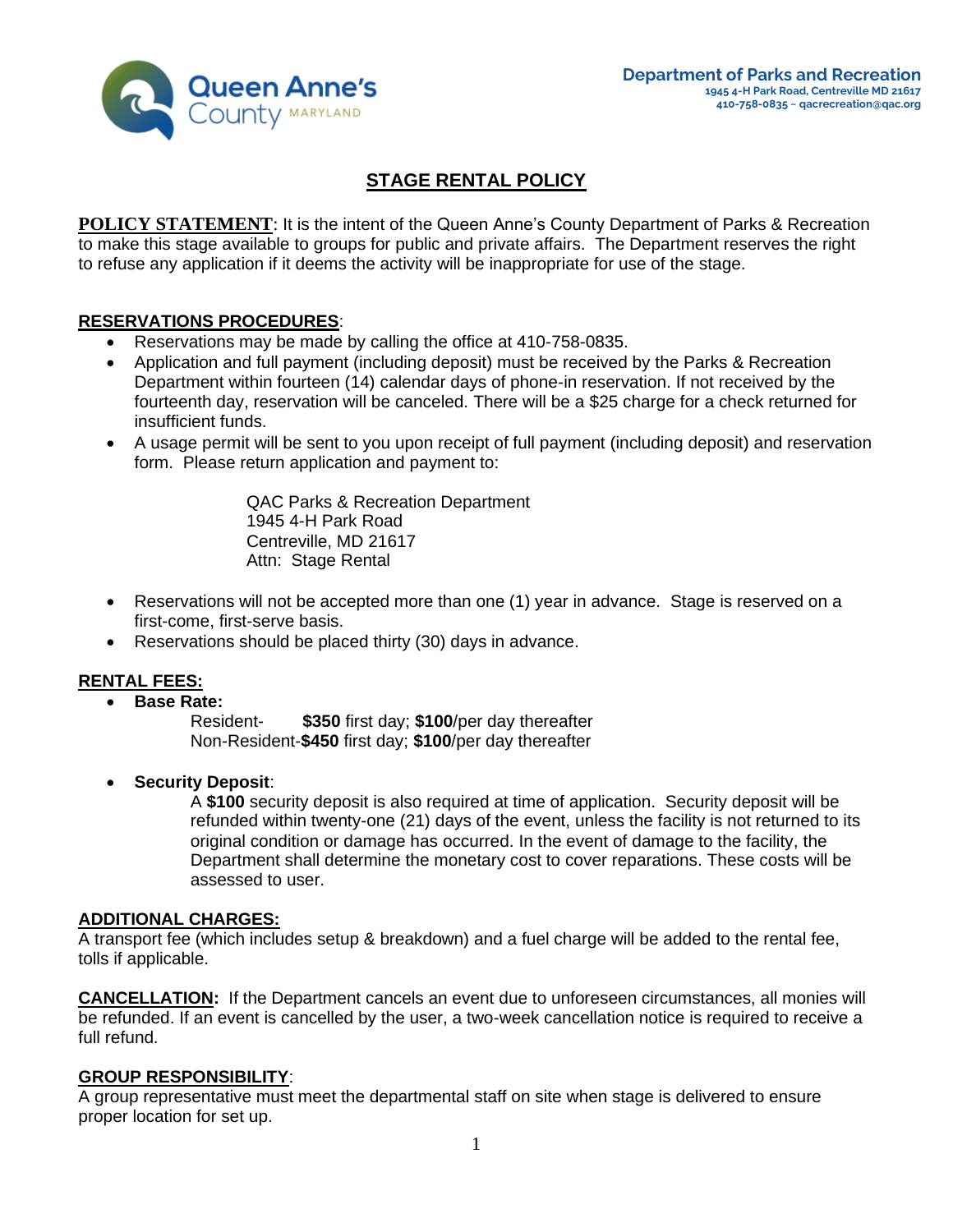**Please be sure to include a diagram of layout and location of stage.** Stage is 8'x 24' 6". A minimum clearance of 12' is required to provide adequate room to enter/exit with stage.Include a copy of directions to delivery location and phone number at location (if applicable)

**\*Please note**: If you are reserving the stage for an event and the payment will be received from a separate office, paperwork and check **MUST** accompany each other. Payments will not be processed, nor will paperwork if they are sent separately.

#### **DEPARTMENT RESPONSIBILITY**:

The Department will arrange to transport the stage to specific site, set stage up and take stage down after the event. The Department will arrange for inspection of the stage prior to take down.